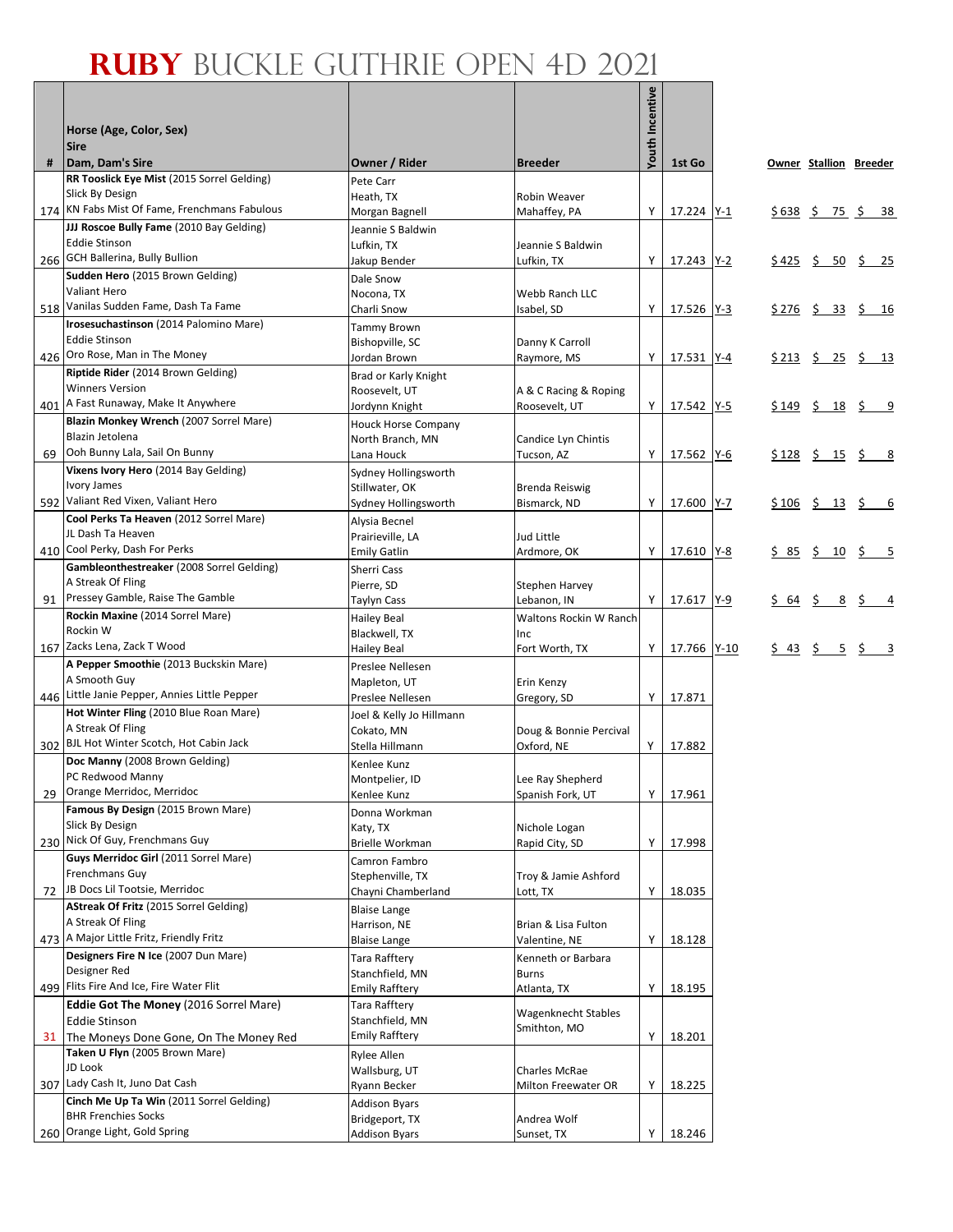## **Ruby** Buckle Guthrie Open 4D 2021

|              | Horse (Age, Color, Sex)                                                                          |                                                    |                                        | <b>Youth Incentive</b> |        |
|--------------|--------------------------------------------------------------------------------------------------|----------------------------------------------------|----------------------------------------|------------------------|--------|
| #            | <b>Sire</b><br>Dam, Dam's Sire                                                                   | Owner / Rider                                      | <b>Breeder</b>                         |                        | 1st Go |
|              | Now Dats Frenchin (2016 Palomino Mare)<br>Dats A Frenchman                                       | <b>Greg Torgerson</b><br>Richfield, UT             | Kourtney Woods<br>Fallon, NV           |                        |        |
| 28           | CSE Dash Of Boston, Dash Of Royal Gold                                                           | Jayda Torgerson                                    |                                        | Y                      | 18.262 |
|              | Traffics Vegas Trip (2015 Bay Gelding)<br><b>Traffic Guy</b><br>485 Touche Touche, Oklahoma Fuel | Setting Sun Ranch<br>Nephi, UT<br>Paisley Humphrey | Dana Lynn Darnell<br>Weimar, TX        | Υ                      | 18.296 |
|              | Fire On Arrival (2012 Black Gelding)                                                             | Jana Perry                                         |                                        |                        |        |
|              | Blazin Jetolena                                                                                  | Cut Bank, MT                                       | Teri Dinnell & Jana Perry              |                        |        |
|              | 79 Truly De Great, Floyd De Great                                                                | Dylynn Dewbre                                      | Saint Ignatius, MT                     | Υ                      | 18.314 |
|              | Go Sweeteddie (2010 Sorrel Mare)                                                                 | Sibyl Bass                                         |                                        |                        |        |
|              | <b>Eddie Stinson</b>                                                                             | Edgewood, TX                                       | Dennis & Dawnee Mhire                  |                        |        |
|              | 70 Go Sweet Dust, Mr Raisin Dust                                                                 | Sibyl Bass                                         | San Antonio, TX                        | Y                      | 18.319 |
|              | BCK Dally N Sunshine (2013 Palomino Mare)                                                        | G5 Land & Livestock LLC                            |                                        |                        |        |
|              | PC Redwood Manny<br>114 PH Jazzy Judy, Tuff Buddy Cash                                           | Payson, UT                                         | Dawson Seeley                          |                        |        |
|              | Runnin To The Flame (2010 Sorrel Mare)                                                           | Charlie Gleave                                     | Spanish Fork, UT                       | Υ                      | 18.324 |
|              | Be A Magnolia Runner                                                                             | Josie McMurtrey                                    |                                        |                        |        |
| 32           | Seco Flaming Jet, Flaming Jet                                                                    | Abilene, TX<br>Payton McMurtrey                    | D Pharr/Brittany Pozzi<br>Victoria, TX | Y                      | 18.378 |
|              | LH A Smooth Success (2014 Sorrel Mare)                                                           | Larry K Hancock                                    |                                        |                        |        |
|              | A Smooth Guy                                                                                     | Wickenburg, AZ                                     | Larry K Hancock                        |                        |        |
|              | 400 Success By Biankus, Captain Biankus                                                          | Madilyn Todd                                       | Wickenburg, AZ                         | Υ                      | 18.427 |
|              | Okie Fury (2012 Gray Gelding)                                                                    | Cyarra Green                                       |                                        |                        |        |
|              | Furyofthewind                                                                                    | Dibble, OK                                         | Michelle Robinson                      |                        |        |
|              | 74 Joys Hotsie Totsie, Blazen Bryan                                                              | Cyarra Green                                       | Elk City, OK                           | Υ                      | 18.545 |
|              | Goodbye Gidget (2013 Buckskin Mare)                                                              | Maley Shockley                                     |                                        |                        |        |
|              | The Goodbye Lane                                                                                 | Mapleton, UT                                       | <b>Helina Carter Thomas</b>            |                        |        |
|              | 109 Docs Foxy Gidget, Swift Goodbye                                                              | Maley Shockley                                     | Spanish Fork, UT                       | Υ                      | 18.579 |
|              | Aint Playboy Famous (2014 Palomino Mare)<br>Aint Seen Nothin Yet                                 | Karen Nielsen                                      |                                        |                        |        |
|              | 120 Playboy Bar Lynx, Ima Playboy Sam                                                            | Louisburg, KS<br>Makenzee Wheelhouse               | <b>Misty James</b><br>Checotah, OK     | Υ                      | 18.644 |
|              | Born In A Hot Lane (2015 Palomino Gelding)                                                       | Elizabeth Akins                                    |                                        |                        |        |
|              | Born Ta Be Famous                                                                                | Lebanon, TN                                        | <b>Kris Suard</b>                      |                        |        |
|              | 247 One Hot Lane, Lanes Leinster                                                                 | Sierra Waldrep                                     | Thibodaux, LA                          | Υ                      | 18.824 |
|              | LX Famous By Design (2015 Sorrel Gelding)                                                        | Kristi or Samantha Duran                           |                                        |                        |        |
|              | Slick By Design                                                                                  | Chino Hills, CA                                    | Randy & Vauna Walker                   |                        |        |
|              | 511 Two Dash To Fame, Dash Ta Fame                                                               | Samantha Duran                                     | Pingree, ID                            | Υ                      | 19.476 |
|              | Blazin High Velocity (2008 Brown Mare)                                                           | Tara Rafftery                                      |                                        |                        |        |
|              | Blazin Jetolena<br>451 Jet Serenade, Theodore Joseph                                             | Stanchfield, MN                                    | Jessica Hardy                          |                        |        |
|              | French Contender (2014 Bay Mare)                                                                 | <b>Emily Rafftery</b>                              | Cedar City, UT                         | Υ                      | 19.524 |
|              | <b>BHR Frenchies Socks</b>                                                                       | Charmayne Pike                                     | Joanna Parker                          |                        |        |
| 46           | Roses Moonlady, Title Contender                                                                  | Inverness, FL<br>Abigail Poe                       | Opelika, AL                            | Υ                      | 19.844 |
|              | Hooked On Stars (2015 Bay Mare)                                                                  | <b>Haley Anderson</b>                              |                                        |                        |        |
|              | Hooked On Run                                                                                    | Paducah, KY                                        | Holly Henderson                        |                        |        |
| 8            | Princess Kayli, Montando                                                                         | Karsyn Potter                                      | Paducah, KY                            | Υ                      | 19.942 |
|              | Irish He Is (2016 Bay Gelding)                                                                   | Bryan Lange                                        |                                        |                        |        |
|              | Irish Pay                                                                                        | Harrison, NE                                       | Nichole Logan                          |                        |        |
|              | 548 Ms Bay Rooster, Senor Gallo Rojo                                                             | <b>Blaise Lange</b>                                | Rapid City, SD                         | Υ                      | 20.254 |
|              | Dazzle Me Talent (2010 Bay Mare)                                                                 | Denim Wilson                                       |                                        |                        |        |
|              | Prime Talent<br>Flitbars Spur, Flit Bar Beggar                                                   | Tabiona, UT                                        | Natalie Brown Cates                    |                        |        |
| 365          | A Fancy Guy (2002 Palomino Gelding)                                                              | Denim Wilson                                       | Monticello, AR                         | Υ                      | 20.881 |
|              | Frenchmans Guy                                                                                   | Ryann Pedone                                       |                                        |                        |        |
| 21           | WYO Fancy Pants, Tee J Bandito Finger                                                            | Sunset, TX<br>Kyndall Pedone                       | Doug Parsons<br>Rapid City, SD         | Υ                      | 21.423 |
|              | Furious Interlude (2010 Bay Mare)                                                                | Abigail Poe/Kelli Jo & Alan                        |                                        |                        |        |
|              | Furyofthewind                                                                                    | Hulsey Fitzgerald, GA                              | <b>Bob Moore Farms</b>                 |                        |        |
|              | 137 Secret Interlude, Tejano                                                                     | Abigail Poe                                        | Norman, OK                             | Υ                      | 22.512 |
|              | GL Six Flits N Fame (2015 Chestnut Gelding)                                                      | Abigail Poe                                        | Gun Lake Performance                   |                        |        |
|              | Aint Seen Nothin Yet                                                                             | Fitzgerald, GA                                     | Horses                                 |                        |        |
| $\mathbf{1}$ | Looks To Kill For, Flit To Kill                                                                  | Abigail Poe                                        | Tifton, GA                             | Υ                      | 22.543 |

**0wner Stallion Breeder**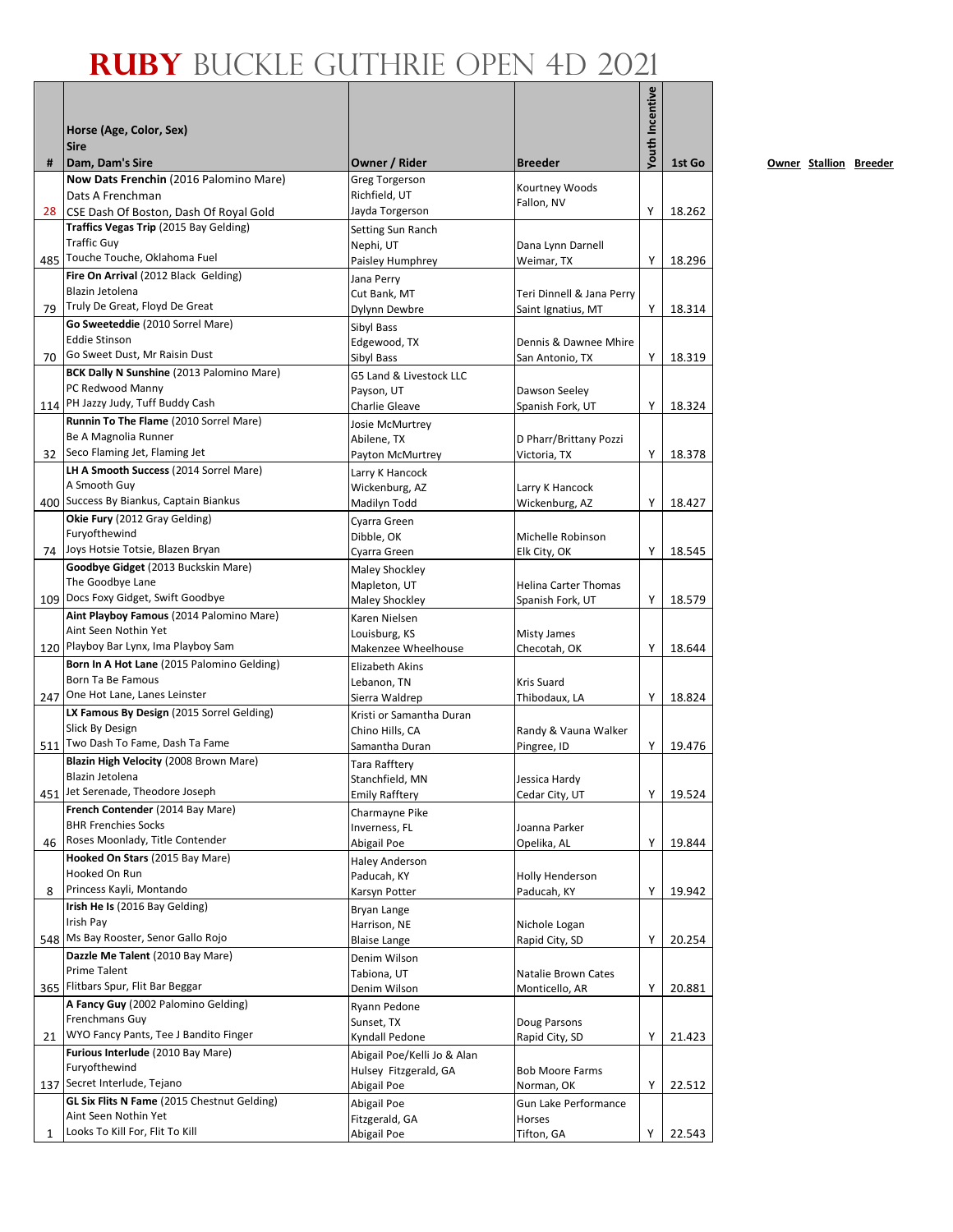## **Ruby** Buckle Guthrie Open 4D 2021

|     |                                                                              |                                       |                                                  | <b>Youth Incentive</b> |         |
|-----|------------------------------------------------------------------------------|---------------------------------------|--------------------------------------------------|------------------------|---------|
|     | Horse (Age, Color, Sex)                                                      |                                       |                                                  |                        |         |
|     | <b>Sire</b>                                                                  |                                       |                                                  |                        |         |
| #   | Dam, Dam's Sire                                                              | Owner / Rider                         | <b>Breeder</b>                                   |                        | 1st Go  |
|     | American Guy (2014 Palomino Gelding)                                         | Jeff or Eva Hepper                    |                                                  |                        |         |
|     | Frenchmans Guy<br>398 Dash For A Rose, Dash For Perks                        | Keene, ND<br>Kari Hepper              | Jeff & Eva Marie Hepper<br>Keene, ND             | Υ                      | 22.575  |
|     | High On Koak (2008 Bay Mare)                                                 | Jerid Hunt                            |                                                  |                        |         |
|     | As Good As Nick Gets                                                         | Alvord, TX                            | Jill Lane Quarter Horses                         |                        |         |
|     | 338 Koak, Doc's Oak                                                          | Ashley Hunt                           | Fort Benton, MT                                  | Υ                      | 22.756  |
|     | Obviously French (2015 Sorrel Gelding)<br><b>BHR Frenchies Socks</b>         | Chayni Chamberlin                     |                                                  |                        |         |
|     | 178 Famous Junebug, Famous Jr                                                | Stephenville, TX<br>Chayni Chamberlin | Camron Fambro<br>Stephenville, TX                | Υ                      | 22.859  |
|     | VF Slick Trick (2015 Sorrel Mare)                                            | Chloe Castle                          |                                                  |                        |         |
|     | Slick By Design                                                              | Rush Springs, OK                      | Rebecca Stimax                                   |                        |         |
|     | 470 Six Fols Dash, First Down Dash                                           | Chloe Castle                          | Marion, IN                                       | Y                      | 22.888  |
|     | Penny For Ur Flit (2013 Palomino Mare)                                       | Melora Potter                         |                                                  |                        |         |
|     | JL Dash Ta Heaven<br>55 Fashion Star Flit, Fire Water Flit                   | Marion, KY                            | Dan & Kasey Etbauer<br>Goodwell, OK              | Y                      | 23.241  |
|     | KN First Slick Chick (2016 Palomino Mare)                                    | Karsyn Potter<br>Tricia Aldridge      |                                                  |                        |         |
|     | Slick By Design                                                              | Sanger, TX                            | Kimi Nichols                                     |                        |         |
|     | 218 Vanishing Frenchgirl, Frenchmans Guy                                     | <b>Bailey Fowler</b>                  | Brownwood, TX                                    | Y                      | 23.472  |
|     | Smooth As Toast (2009 Buckskin Mare)                                         | Tracy & Dusti Swan                    |                                                  |                        |         |
|     | A Smooth Guy                                                                 | Hubbard, TX                           | Fred & Clara Wilson                              |                        |         |
|     | 23 Nother Wild Card, Dox Bueno Dinero<br>Daddy B Proud (2011 Sorrel Gelding) | Darbi Swan                            | Newcastle, WY                                    | Υ                      | 23.937  |
|     | <b>JB Proud N Famous</b>                                                     | McKensy Topham<br>Delta, UT           | Bobbi J Scott                                    |                        |         |
|     | 416 RGR Whos Your Daddy, Intents And Purposes                                | Summer Owens                          | Trout Creek, MT                                  | Υ                      | 24.015  |
|     | Straight Up Smooth (2015 Buckskin Mare)                                      | Josh & Kristine Jacobsen              |                                                  |                        |         |
|     | A Smooth Guy                                                                 | Weatherford, TX                       | Mike Oden Cattle Co                              |                        |         |
|     | 521 Up Straight, Lean With Me                                                | Cienna Jacobsen                       | Williams, AZ                                     | Y                      | 24.197  |
|     | Traffic Jam (2014 Buckskin Gelding)<br><b>Traffic Guy</b>                    | Katherine Determan                    |                                                  |                        |         |
|     | 404 Yes Darlin, Okey Dokey Dale                                              | Sauk Centre, MN<br>Paige Determan     | Bashaw & Fischer<br>Ledbetter, TX                | Y                      | 25.104  |
|     | Lkstreakinfrenchdown (2008 Sorrel Mare)                                      | Sherri Cass                           |                                                  |                        |         |
|     | Frenchmans Guy                                                               | Pierre, SD                            | Aimee Olson & Leo Kay                            |                        |         |
|     | 134 Dashing Minstral, First Down Dash                                        | Taylyn Cass                           | <b>Bluff Dale, TX</b>                            | Y                      | 28.101  |
|     | Guys Drama Queen (2012 Sorrel Mare)<br>Frenchmans Guy                        | Preslee Nellesen                      |                                                  |                        |         |
|     | 510 Bugs Special Dash, Special Leader                                        | Mapleton, UT<br>Preslee Nellesen      | <b>Bill &amp; Debbie Myers</b><br>Saint Onge, SD | Υ                      | 28.868  |
|     | The Goodbye Jane (2016 Chestnut Mare)                                        | Tracina Wilson                        | Hughes-Morley Land &                             |                        |         |
|     | The Goodbye Lane                                                             | Tabiona, UT                           | Livestock                                        |                        |         |
|     | 411 Peps Plain Jane, Blue On Blue Magic                                      | Denim Wilson                          | Spanish Fork, UT                                 | Υ                      | 30.425  |
|     | An Act Of Aggression (2015 Sorrel Mare)<br><b>Tres Seis</b>                  | <b>Greg Torgerson</b>                 |                                                  |                        |         |
|     | 523 Subtly Aggressive, Separatist                                            | Richfield, UT<br>Jayda Torgerson      | <b>JMH Racing LLC</b><br>Riverside, CA           | Υ                      | 30.833  |
|     | Frenchmans Got Perks (2009 Buckskin Stallion)                                | Lindsey Brown/Gun Lake Perf.          |                                                  |                        |         |
|     | Frenchmans Guy                                                               | Horses Nashville, GA                  | Melissa Brandt                                   |                        |         |
| 92  | Im Financed, Dash For Perks                                                  | Abigail Poe                           | Hermosa, SD                                      | Y                      | 999.000 |
|     | BS Honor Thy Fame (2010 Sorrel Mare)<br>Born Ta Be Famous                    | Donna Workman                         |                                                  |                        |         |
|     | 184 Renes Lady Bars, Rene Dan Jet                                            | Katy, TX<br>Brielle Workman           | Kris Suard<br>Lockport, LA                       | Y                      | 999.000 |
|     | This Guyz Hot (2015 Palomino Gelding)                                        | Kristi or Samantha Duran              |                                                  |                        |         |
|     | Frenchmans Guy                                                               | Chino Hills, CA                       | <b>Bill &amp; Debbie Myers</b>                   |                        |         |
|     | 465 Hot Movida, Hot Colours                                                  | Samantha Duran                        | Saint Onge, SD                                   | Y                      | 999.000 |
|     | Born Ta Be A Cowboy* (2016 Buckskin Stallion)                                | Nichols & Kara Caspers                |                                                  |                        |         |
|     | Sadies Borntoperform<br>530 Boons Drift Girl, PC Boonlacious                 | New Underwood, SD                     | Arrow Y Ranch                                    |                        |         |
|     | Sheza Free Runner (2016 Sorrel Mare)                                         | Jessica Caspers<br>Chelly Zerlotti    | Wasta, SD                                        | Υ                      | 999.000 |
|     | Be A Magnolia Runner                                                         | Pleasanton, TX                        | Brittany Pozzi Tonozzi                           |                        |         |
|     | 547 Shes Free To Flame, Flaming Fire Water                                   | Julia Leao                            | Lampasas, TX                                     | Υ                      | 999.000 |
|     | Special For Tres PZ (2017 Bay Mare)                                          | Joao Ferraz Leao                      | <b>Blessed River LTD</b>                         |                        |         |
|     | <b>Tres Seis</b>                                                             | Weatherford, TX                       | Frisco, TX                                       |                        |         |
| 617 | Special Copauino, Strawfly Special                                           | Julia Leo                             |                                                  | Y                      | 999.000 |

**0wner Stallion Breeder**